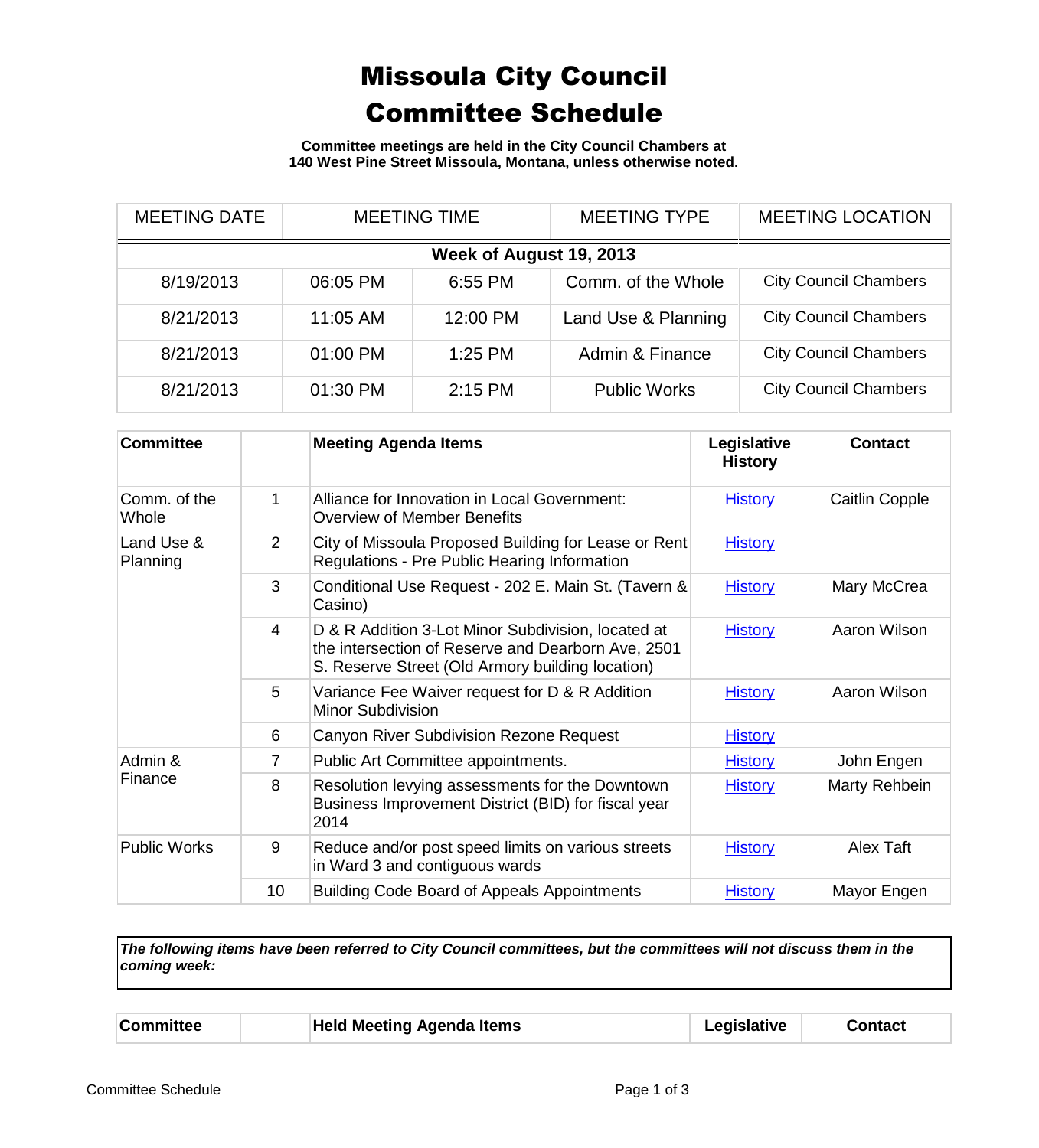## Missoula City Council Committee Schedule

**Committee meetings are held in the City Council Chambers at 140 West Pine Street Missoula, Montana, unless otherwise noted.**

|                         |    |                                                                                                                                                                                                                         | <b>History</b> |                       |
|-------------------------|----|-------------------------------------------------------------------------------------------------------------------------------------------------------------------------------------------------------------------------|----------------|-----------------------|
| Admin &<br>Finance      | 1  | Discussion of Remote Attendance or Proxy Voting                                                                                                                                                                         | <b>History</b> | <b>Caitlin Copple</b> |
|                         | 2  | Journal vouchers                                                                                                                                                                                                        | <b>History</b> |                       |
|                         | 3  | Budget transfers.                                                                                                                                                                                                       | <b>History</b> |                       |
|                         | 4  | Disposition of surplus City land.                                                                                                                                                                                       | <b>History</b> | Nancy Harte           |
|                         | 5  | <b>Whistle Blower Policy</b>                                                                                                                                                                                            | <b>History</b> | <b>Adam Hertz</b>     |
|                         | 6  | Discussion & review of City business licensing rules,<br>practices and fees.                                                                                                                                            | <b>History</b> | <b>Adam Hertz</b>     |
| Parks &<br>Conservation | 7  | Discuss the City's strategy to complete a boundary<br>survey of Greenough Park.                                                                                                                                         | <b>History</b> | Dave Strohmaier       |
|                         | 8  | Agreement for lighting the Madison St. Pedestrian<br><b>Bridge</b>                                                                                                                                                      | <b>History</b> | Donna Gaukler         |
| Comm. of the<br>Whole   | 9  | Joint meeting of the Mayor, City Council and County<br>Commission; a facilitated quarterly OPG review as<br>directed in the Interlocal Agreement.                                                                       | <b>History</b> | Mayor Engen           |
|                         | 10 | Propose the City Council be a member unit of the<br>Missoula Chamber of Commerce.                                                                                                                                       | <b>History</b> | <b>Dick Haines</b>    |
|                         | 11 | Discussion of Artspace                                                                                                                                                                                                  | <b>History</b> | <b>Caitlin Copple</b> |
|                         | 12 | Updates from Council representatives on the Health<br>Board, Community Forum, Transportation Policy<br>Coordinating Committee, other boards and<br>commissions as necessary. (Ongoing)                                  | <b>History</b> | Ongoing               |
|                         | 13 | Update from Missoula Economic Partnership<br>President/CEO James Grunke                                                                                                                                                 | <b>History</b> | <b>Marilyn Marler</b> |
| Land Use &<br>Planning  | 14 | Annexation, (see separate list at City Clerk's Office<br>for pending annexations) (Ongoing in committee)                                                                                                                | <b>History</b> |                       |
|                         | 15 | Amend Article 7. Error Corrections and Adjustments<br>to the subdivision regulations to allow for restrictions<br>or conditions placed on a plat by the governing body<br>to be amended or removed by a future council. | <b>History</b> | Jon Wilkins           |
|                         | 16 | Discussion of City planning issues with members of<br>the Planning Board.                                                                                                                                               | <b>History</b> | <b>Bob Jaffe</b>      |
| Pub. Safety &           | 17 | Health Department update.                                                                                                                                                                                               | <b>History</b> | Ellen Leahy           |
| Health                  | 18 | Fire Department update.                                                                                                                                                                                                 | <b>History</b> | Jason Diehl           |
|                         | 19 | Ordinance generally amending Chapter 8.52<br>Missoula Municipal Code entitled "Fireworks."                                                                                                                              | <b>History</b> | Dave Strohmaier       |
|                         | 20 | Discussion of sexual assault prevention campaign                                                                                                                                                                        | <b>History</b> | <b>Caitlin Copple</b> |